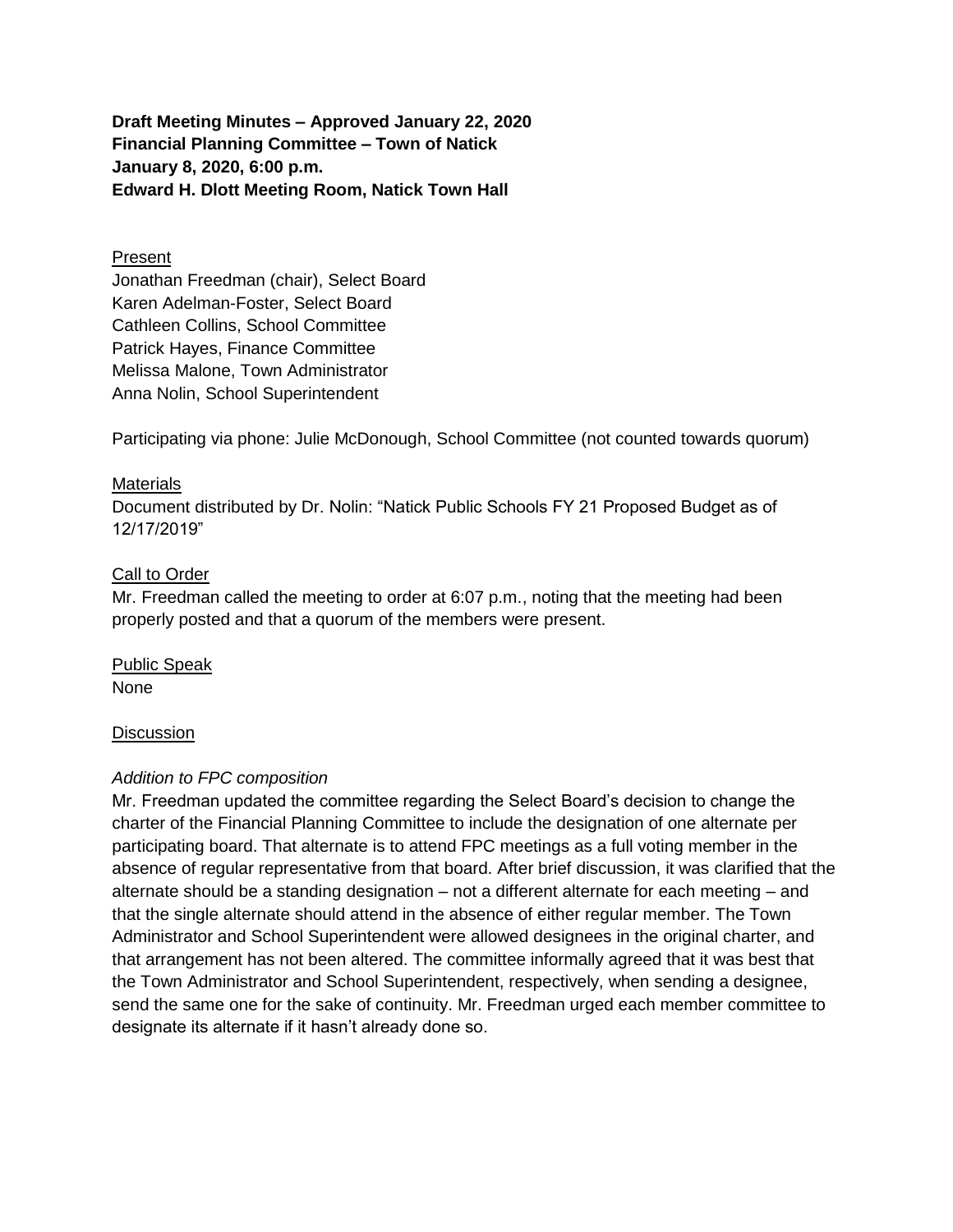## *Continued Budget Discussion*

Mr. Freedman asked Dr. Nolin to give the group a high-level understanding of the school budget.

Dr. Nolin reminded the group that the FY 2020 town appropriation was only part of what funded NPS for FY2020. NPS supplemented the town appropriation by tapping revolving funds and establishing or increasing fees. The recommended NPS total budget for FY 2021 is 72.8M, which is 6.1% over the FY 2020 actual total budget of \$68.6M (and roughly 7.4% over the FY 2020 town appropriation of \$67.8M). Just to honor contracts, Dr. Nolin said, NPS would have to increase its budget 5% over FY 2020 spend.

Dr. Nolin went on to describe the main drivers of new FTEs: Special Education compliance, increased English as a Second Language needs, increased homeless population, and a change in suspension policy. NPS was able to redeploy some positions from Wilson Middle School to Kennedy Middle School, so they are able to open with fewer new FTEs than they had thought necessary.

Dr. Nolin explained that in addition, the School Committee had added two math specialist FTEs, positions that had been needed, but not funded, for years.

Dr. Nolin and Ms. Collins elaborated: In the last five years, more of students' basic needs are handled at the school level. Meeting these increasingly complex needs takes resources. Expulsion has been replaced by diversion programs, for example, and diversion programs are resource intensive. In addition, utility costs will increase. Although the new KMS will be energy efficient, it is a larger facility, and will thus use more energy.

Ms. Malone asked about enrollment projections. Dr. Nolin and Ms. Collins replied that the most conservative estimates show that enrollment is now stable. MSBA, however, projects enrollment to rise. NPS is revising its approach to projections, as previous projections could not be replicated. Dr. Nolin also said that NPS has ended School Choice.

Ms. McDonough, over the phone, said that the enrollment "bubble" was now in sixth grade, and would continue until 2026.

Ms. Malone asked for confirmation that the DESE numbers, which had been used for bonding purposes, were correct. Dr. Nolin said that they were.

Dr. Nolin and Ms. Collins said that NPS is changing the way it communicates its budget to comply with the International School Business Managers' Meritorious Budget Format, which they said was the national standard.

Mr. Freedman brought up the subject of future years. Since we're looking at an override decision for FY 2022, how would the NPS budget progress in future years?